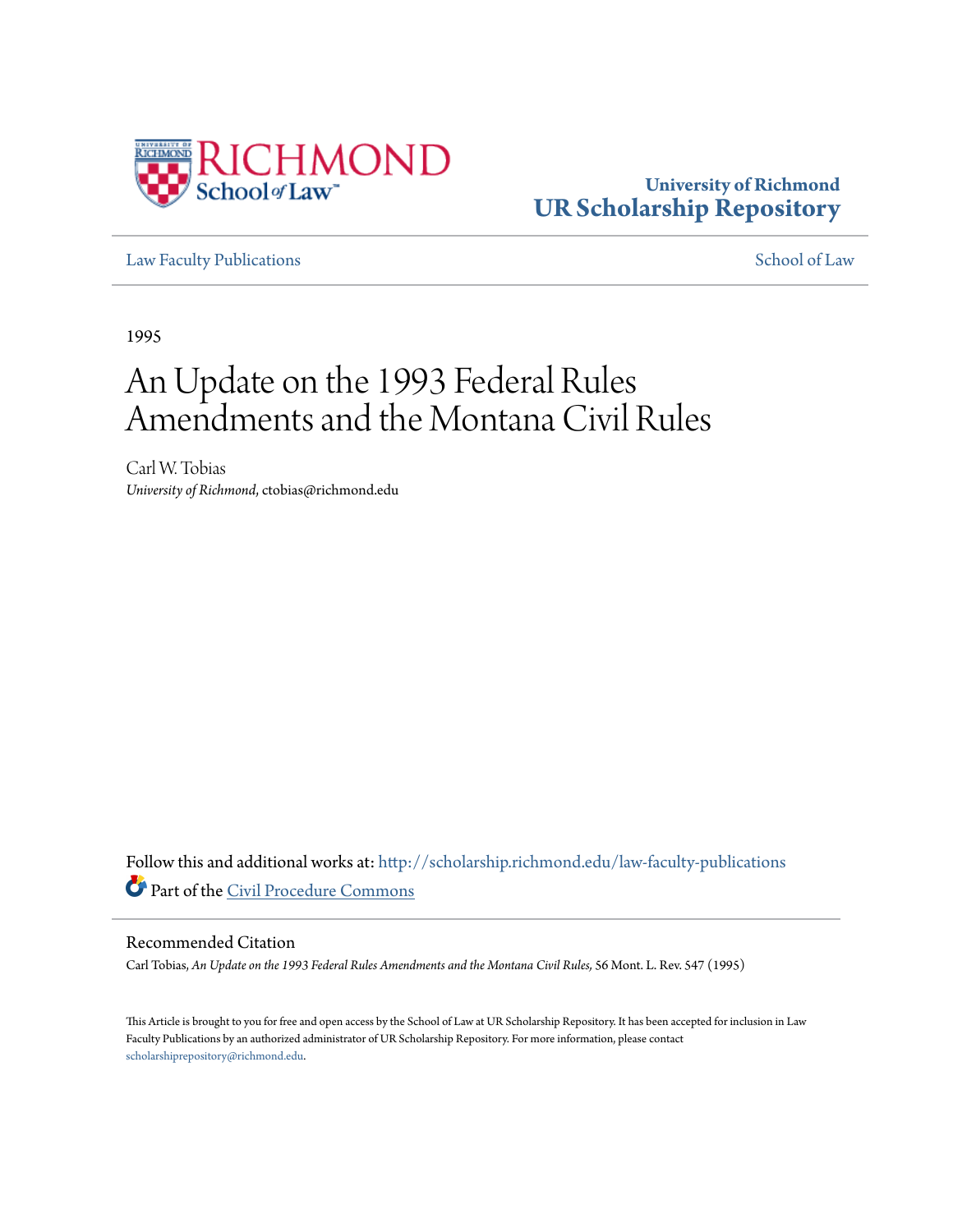## AN UPDATE ON THE 1993 FEDERAL RULES AMENDMENTS AND THE MONTANA CIVIL RULES

## Carl Tobias·

One year ago in the pages of the *Montana Law Review,* I reported that the Montana Advisory Commission on Rules of Civil and Appellate Procedure was considering whether to recommend that the Montana Supreme Court adopt for application in the Montana state courts thorough amendments in Federal Rule of Civil Procedure 11, which covers sanctions, and Federal Rule 26, which prescribes mandatory pre-discovery or automatic disclosure.<sup>1</sup> The changes in these two provisions, which took effect on December 1, 1993, were the most controversial components of the most ambitious group of modifications in the Federal Rules of Civil Procedure during their fifty-seven year history.<sup>2</sup>

The 1993 amendment in Rule 11 significantly altered the 1983 version of the Rule, an amendment which was the most controversial change ever promulgated. The 1993 modification substantially reduced the incentives for invoking Rule 11. For instance, the 1993 amendment prescribes safe harbors, whereby parties who are notified that they may have violated the Rule are afforded twenty-one days to withdraw or alter the allegedly offending paper.3 The 1993 revision correspondingly entrusts to judicial discretion the imposition of sanctions when litigants or lawyers contravene Rule 11 and admonishes judges that the principal purpose of sanctions is deterrence, while suggesting that monetary sanctions should rarely be levied.<sup>4</sup> Some attorneys and additional interests opposed the amendment principally because they believed that it would undermine the 1983 revision's effect as a deterrent to frivolous litigation.<sup>5</sup>

<sup>•</sup> Professor of Law, University of Montana. I wish to thank Peggy Sanner for valuable suggestions, Cecelia Palmer and Charlotte Wilmerton for processing this piece, and the Harris Trust for generous, continuing support. Errors that remain are mine.

<sup>1.</sup> *See* Carl Tobias, *The 1993 Federal Rules Amendments and the Montana Civil Rules,* 55 MONT. L. REv. 415 (1994).

<sup>2.</sup> *See* Supreme Court of the United States, Amendments to the Federal Rules of Civil Procedure and Forms, *reprinted in* 146 F.R.D. 402 (1993).

<sup>3.</sup> *See* FED. R. CIV. P. ll(cXl)(A), *reprinted in* 146 F.R.D. at 421-23; *see also*  Carl Tobias, *Civil Rights Plaintiffs and the Proposed Revision of Rule 11,* 77 IOWA L. REv. 1775, 1784-85 (1992).

<sup>4.</sup> *See* FED. R. CIV. P. ll(c)(2), *reprinted in* 146 F.R.D. at 421-23; *see also* Carl Tobias, *supra* note 3, at 1783-88.

<sup>5.</sup> *See* Supreme Court of the United States, Amendments to the Federal Rules of Civil Procedure and Forms, Dissenting Statement, *reprinted in* 146 F.R.D. 402,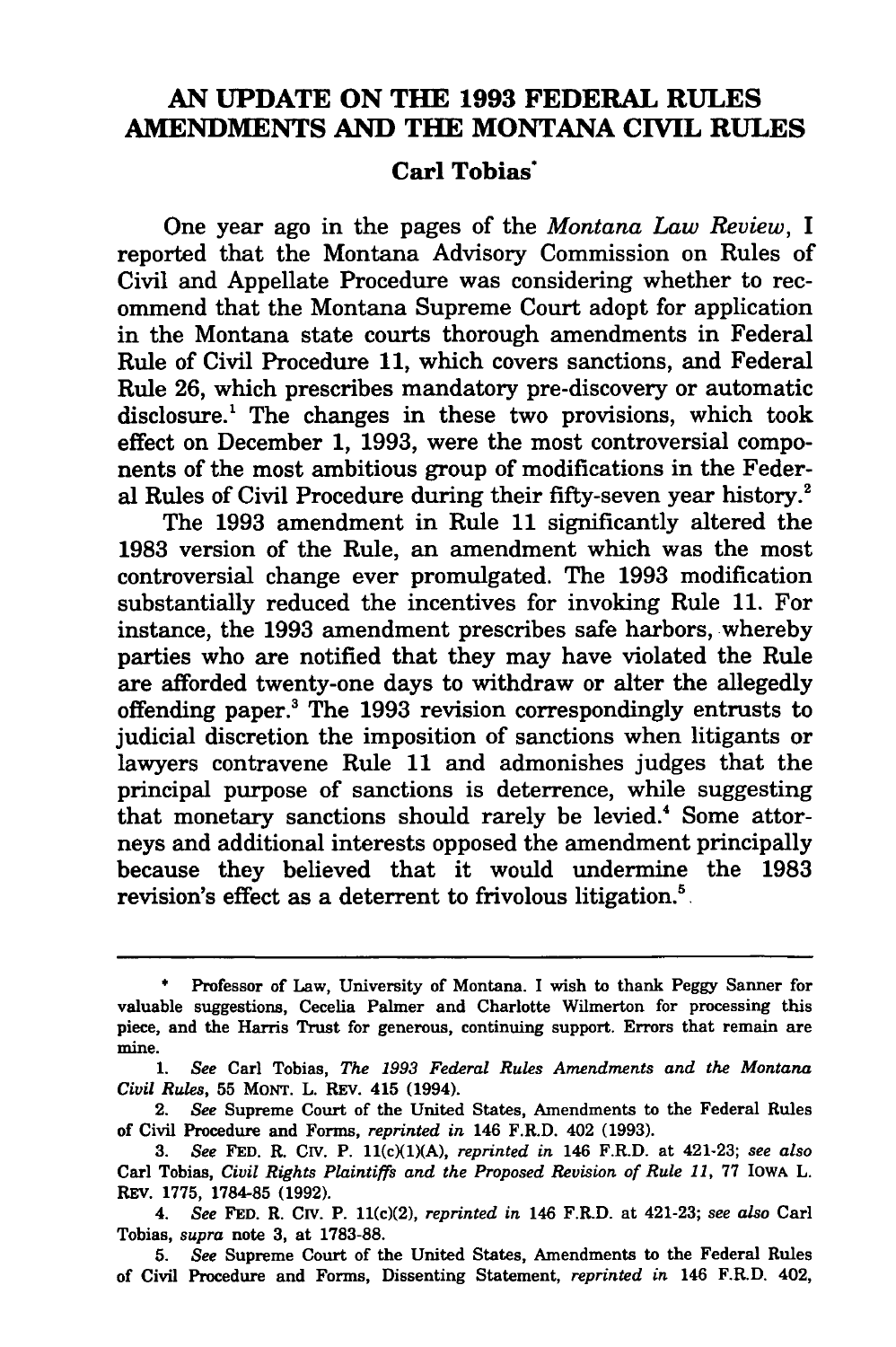The 1993 change in Rule 26, providing for automatic disclosure, was the most controversial proposal to amend the Federal Rules of Civil Procedure in the Rules' half-century history. The 1993 modification requires that plaintiffs and defendants divulge, prior to discovery, "discoverable information relevant to disputed facts alleged with particularity in the pleadings. $^{76}$ 

Nearly all elements of the organized bar and a number of other interests strongly opposed the disclosure revision.<sup>7</sup> These attorneys and interests were uncertain about what they must disclose, thought that the amendment would impose an additional layer of discovery and believed that disclosure might conflict with certain aspects of the American judicial process that depends on "adversarial litigation to develop the facts before a neutral decisionmaker."<sup>8</sup> The 1993 change authorizes each of the ninety-four federal districts to alter or reject completely the Federal Rule amendment and quite a few courts, including the Montana District, have done so.<sup>9</sup>

Several factors led me to suggest that the Montana Supreme Court incorporate into the Montana Rules of Civil Procedure the 1993 revision in Federal Rule 11. First, the 1993 modification in Rule 11 represents a significant improvement in the 1983 amendment and constitutes a workable compromise.<sup>10</sup> Promulgation of the 1993 federal amendment would foster intrastate

7. *See* Carl Tobias, *Improving the 1988 and 1990 Judicial Improvements Acts,*  46 STAN. L. REV. 1589, 1612-13 (1994).

8. Dissenting Statement, *supra* note 5, at 510-11.

9. *See* FED. R. *CN.* P. 26(a)(l), *reprinted in* 146 F.R.D. at 431-32; *see also*  Letter from Paul G. Hatfield, Chief Judge, U.S. Dist. Ct. for the Dist. of Mont., to Members of the Federal Bar (Jan. 25, 1994) (on file with author) (advising bar that court has temporarily modified automatic disclosure provision prescribed in April 1992 civil justice plan to conform more closely with federal amendment); Carl Tobias, *Refining Federal Civil Justice Reform in Montana,* 56 MONT. L. REV. 539 (1995) (indicating that court has proposed reverting to 1992 disclosure rule).

Arizona is the only state which prescribed automatic disclosure before the Federal amendment became effective. *See Symposium: Mandating Disclosure and Limiting Discovery: The 1992 Amendments to Arizona's Rules of Civil Procedure and Comparable Federal Proposals,* 25 ARIZ. ST. L.J. 1 (1993); *see also* Alaska Supreme Court, Final Draft Discovery and Disclosure Rules (adopting disclosure procedure which will become effective on July 15, 1995). *See generally* Jill S. Chanen, *States Considering Discovery Reform,* AB.A. J., Apr. 1995, at 20.

10. I rely substantially here on Carl Tobias, *The Transmittal Letter Translated,*  46 FLA. L. REV. 127 (1994).

<sup>507-09 (1993) (</sup>Scalia, J., dissenting) [hereinafter Dissenting Statement]. Justice Clarence Thomas joined this dissent.

<sup>6.</sup> *See* FED. R. *CN.* P. 26 (a)(l), *reprinted in* 146 F.R.D. 431-32 (1993); *see also*  Griffin B. Bell et al., *Automatic Disclosure in Discovery-The Rush to Reform,* 27 GA. L. REV. 1, 35-39 (1992).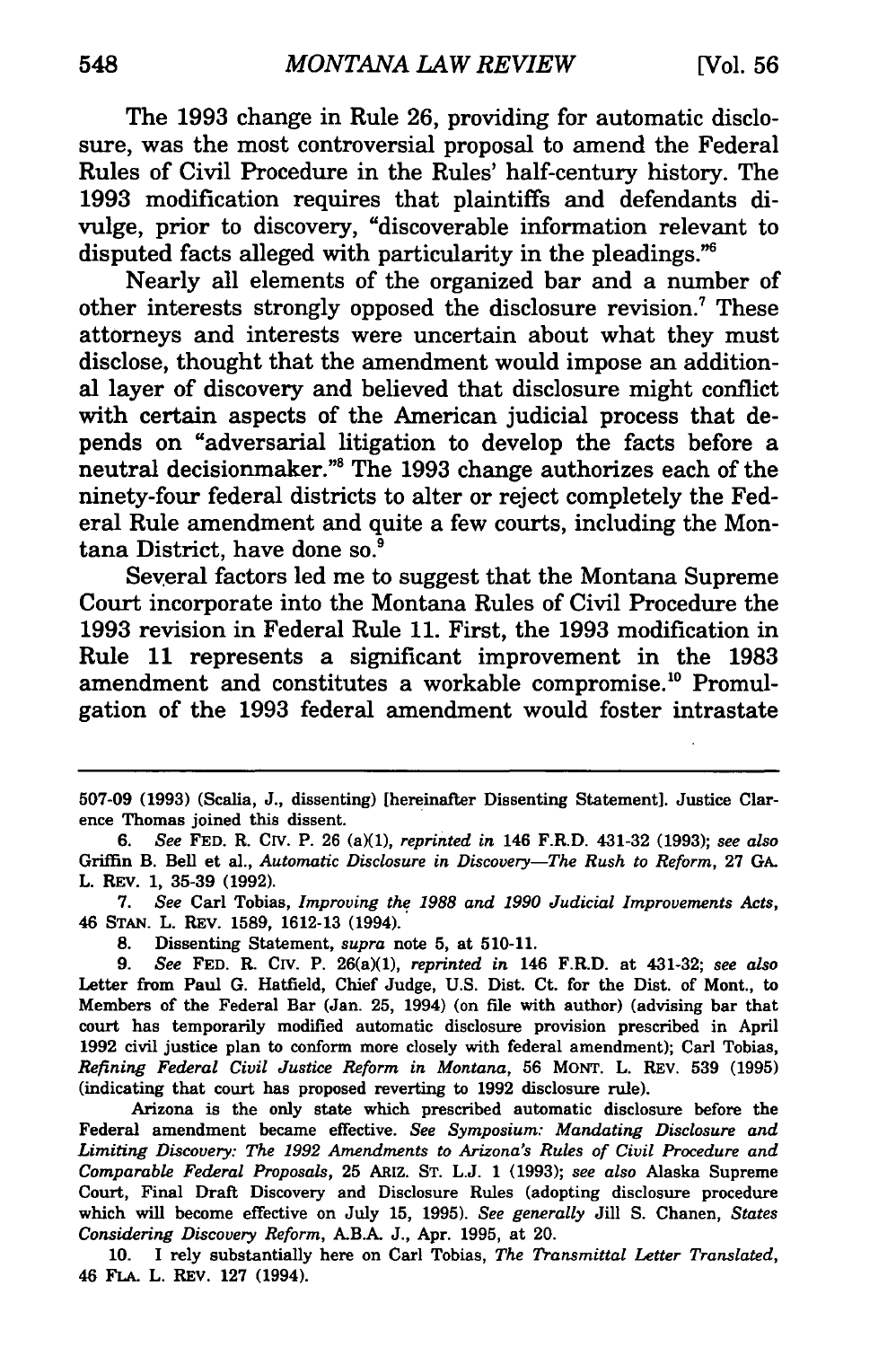consistency between Federal and Montana Rule 11. Moreover, Montana has prescribed many of the Federal Rules amendments promptly after their adoption in the federal courts.

I also suggested that Montana Rule ll's actual operation in practice should be relevant. It appeared that considerably less formal Rule 11 activity had occurred under the Montana Rule 11 than the federal analogue, but it has been uncertain exactly how much and what kind of informal activity, such as threats to employ the Rule, have occurred.<sup>11</sup> A significant amount of the most damaging behavior that involved the 1983 revision to Federal Rule 11 implicated its informal invocation.<sup>12</sup> The Montana Supreme Court and the state district courts have not construed and applied Montana Rule 11 with complete consistency, and there has been some satellite litigation under the Montana  $R_{11}$ le<sup>13</sup>

I suggested as well that the manner in which jurisdictions other than Montana have handled Rule 11 might be relevant. Quite a few states have now subscribed to the 1993 Federal Rule revision. 14 It is also important to remember that a small number of jurisdictions had altered their counterparts of the 1983 federal provision before that amendment was changed. <sup>15</sup>

I ultimately concluded that the issues critical to prescribing the Federal revision for the Montana state courts were whether the increased clarity and decreased incentives to rely on that provision were greater than the possible loss in terms of deterring frivolous lawsuits. I found that the heightened clarity of the Federal modification, the amendment's limitation of incentives for its invocation, and the more balanced approach suggested that the Montana Supreme Court promulgate the federal change.

I determined that numerous considerations complicate the question of whether the Montana state court system should prescribe the Federal Rule 26 disclosure revision. One important

<sup>11.</sup> Cynthia Ford, *Unraveling Rule 11,* MONT. LAW. 3, 4-6 (Jan. 1993) [hereinafter *Unraveling];* Cynthia Ford, MONT. LAW., *Rule 11 is Working Well in Montana* 9 (Feb. 1993).

<sup>12.</sup> *See* Carl Tobias, *Reconsidering Rule 11,* 46 U. MIAMI L. REV. 855, 861-65 (1992).

<sup>13.</sup> *See Unraveling, supra* note 11.

<sup>14.</sup> *See, e.g.,* Mo. R. CIV. P. 55.03; WYO. R. CIV. P. 11; *see also* Joel L. Selig, *The 1994 Amendments to the Wyoming Rules of Civil Procedure,* 30 LAND & WATER L. REV. 151, 156-62 (1995) (analyzing amendment to Wyoming Rule 11).

<sup>15.</sup> *See, e.g.,* ALAsKA R. C. P. 11; WASH. SUP. CT. CIV. R. 11. A few states never adopted provisions similar to the 1983 Federal Rule 11 because they seemingly thought that its disadvantages outweighed its benefits. *See, e.g.,* MAss. CIV. R. 11; N.Y. CPLR 2105, 3020 (McKinney 1990 & Supp. 1992); *see also* MD. R. 1-311.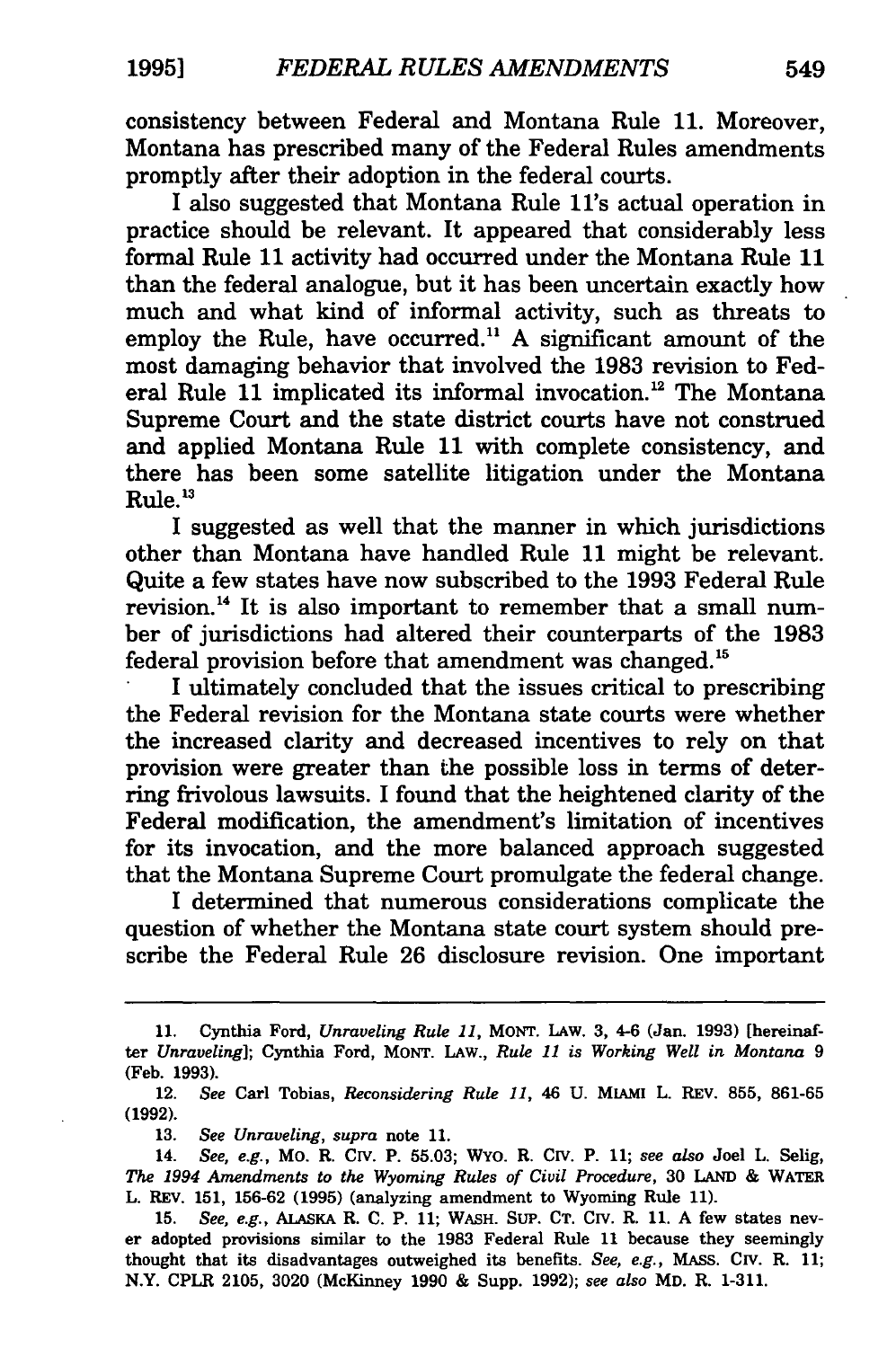factor was the difficulty of ascertaining whether any of the automatic disclosure procedures would be efficacious and, if so, which would be most effective. A tiny number of the some twenty districts which have been experimenting with disclosure for the longest time employed mechanisms similar to the federal amendment.<sup>16</sup>

I found some anecdotal evidence indicating that a number of Early Implementation Districts Courts (EIDCs) which have been applying disclosure have encountered little difficulty implementing it.<sup>17</sup> Disclosure apparently operates best in rather routine, simple litigation or when the disclosure is relatively general.<sup>18</sup> Additional anecdotal material suggests that counsel are less critical of automatic disclosure after they have acquired familiarity with the measure.<sup>19</sup>

I recommended several ways in which the Montana Supreme Court could treat automatic disclosure. One approach was to wait for more definitive conclusions from the ongoing experimentation with disclosure in the federal district courts. I also suggested that the Montana state courts might implement an experimental program. For example, the Montana Supreme Court could have identified several districts for experimentation with disclosure techniques which have proved most promising in the federal system.20 Moreover, the Montana Supreme Court might have revised Montana Rule 26 to require some form of automatic disclosure. I ultimately recommended that the lack of informa-

<sup>16.</sup> The districts based disclosure on the Advisory Committee's preliminary draft. *See* Carl Tobias, *Collision Course in Federal Civil Discovery,* 145 F.R.D. 139, 144-45 (1993). Even these courts have not experimented with or assessed disclosure for sufficient time to derive conclusive determinations about its effectiveness. Most of the Early Implementation District Courts under the CJRA only instituted disclosure during 1992, and few have rigorously evaluated its efficacy. *See id.* at 144-45.

<sup>17.</sup> These are the Northern District of California and the Districts of Arizona, Massachusetts, and Montana. This evidence is premised on conversations with many individuals, including advisory group reporters and members, court personnel, and practitioners, who are familiar with civil justice reform in those districts. *See generally supra* note 16 and accompanying text.

<sup>18.</sup> Unfortunately, discovery presents the most significant complications and demands the most efficacious reform in complex litigation, such as civil rights class actions and products liability cases, and when parties need relatively specific information.

<sup>19.</sup> This idea is premised on the conversations, *supra* note 17. Numerous lawyers apparently have found that disclosure principally requires attorneys and their clients to participate in certain activities-especially document retrieval and labelling-earlier in litigation. This idea is based on the conversations, *supra* note 17.

<sup>20.</sup> *See* Carl Tobias, *In Defense of Experimentation with Automatic Disclosure,*  27 GA. L. REV. 665, 666-71 (1993); *see also* H.R. 2814, 103d Cong., 1st Sess. (1993).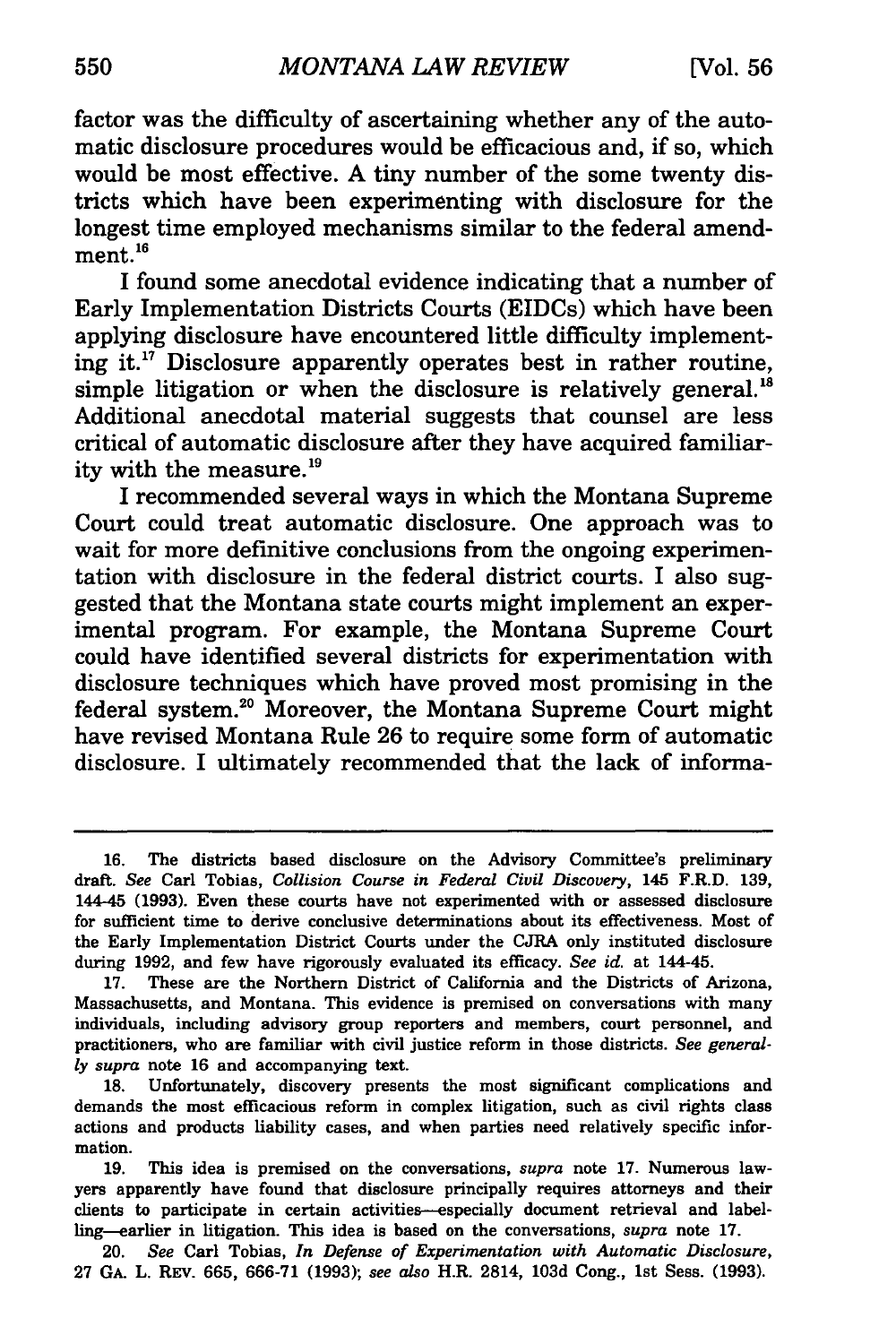tion about how automatic disclosure in fact functions and about which of the disclosure procedures is most workable meant that the Montana Supreme Court should probably await the conclusion of experimentation that is now proceeding in a number of federal districts.

The Montana Advisory Commission on Rules of Civil and Appellate Procedure has not yet submitted its recommendation regarding the 1993 Federal Rules revisions to the Montana Supreme Court.<sup>21</sup> There is apparently little inclination on the part of the members of the Commission or of the Montana Supreme Court to adopt the 1993 amendments. The Commission and the Court seem to have premised their determinations on the controversial nature of the 1993 modifications in Rule 11 and in Rule 26 and on uncertainty about how the new provisions would actually operate, believing that it is preferable to see how the procedures will function.

The positions of the Advisory Commission and of the Montana Supreme Court have much to commend them, and are defensible, although I partly disagree with the decisions of the Commission and the court. I believe that the 1993 Federal Rule amendment in Rule 11 substantially improves the 1983 revision which was extremely controversial. The 1993 version includes phrasing that is clearer, while it reduces incentives to invoke the provision. The determinations of the Commission and the court regarding Rule 11 are more justifiable because Montana Rule 11 has apparently fostered comparatively little satellite litigation and has been invoked rather infrequently, at least in formal settings. The limited use of the provision is probably attributable to the restraint and good judgment of judges, lawyers and parties who participate in civil litigation in the Montana state courts. Nevertheless, I think that amendment is now warranted, and I urge the Commission and the court to reconsider their decisions.

The decisions of the Advisory Commission and of the Montana Supreme Court respecting automatic disclosure are more defensible. Rule 26(a) remains quite controversial at the federal level, and fewer than a majority of the ninety-four districts have subscribed to the Federal Rule amendment.<sup>22</sup> None of the vari-

<sup>21.</sup> I rely substantially in this paragraph on telephone conversations with Randy Cox, Boone, Karlberg & Haddon and member of Montana Advisory Commission on Rules of Civil and Appellate Practice (Dec. 5, 1994, Feb. 2, 1995 & May 23, 1995).

<sup>22.</sup> *See* Memorandum from Alfred W. Cortese & Kathleen L. Blaner, *Mandatory Disclosure Rule 26(a)(l): Not the Rule of Choice* (Oct. 28, 1994) (on file with author);